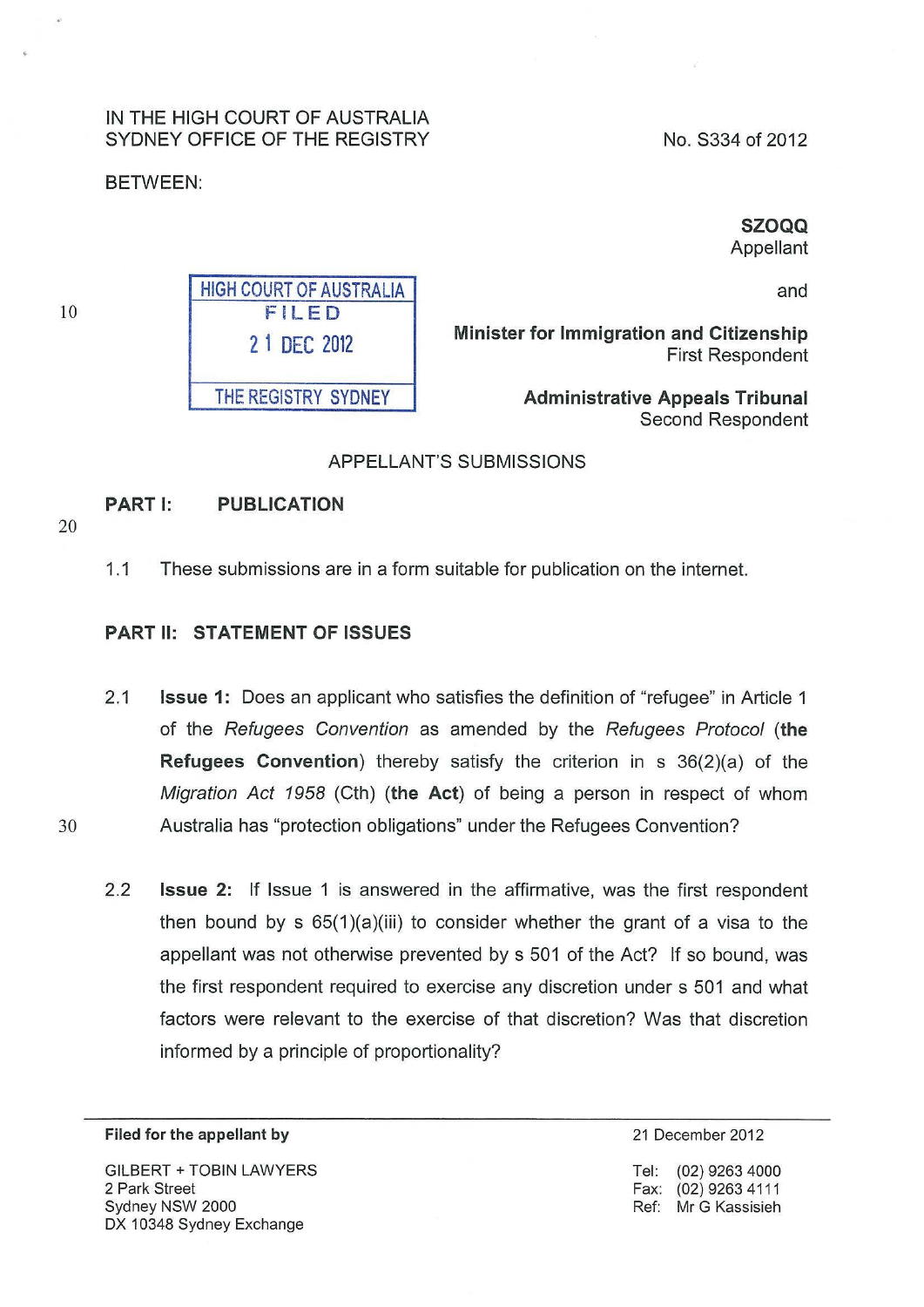2.3 **Issue** 3: If Issue 1 is answered in the negative, was the first respondent, when deciding to refuse the appellant a Protection (Class XA) visa pursuant to ss  $36(2)(a)$  and 65 of the Act, required by Article  $33(2)$  of the Refugees Convention to weigh the consequences to the appellant of refoulement against the danger that the appellant constitutes to the Australian community?

## **PART Ill: NOTICE UNDER S 788 OF THE JUDICIARY ACT 1903 (CTH)**

3.1 The appellant has considered whether any notice should be given to the 10 Attorneys General in compliance with s 788 of the Judiciary Act 1903 (Cth) and has concluded that no such notice should be given.

## **PART IV: CITATION OF REASONS FOR JUDGMENT**

- 4.1 The reasons of the Administrative Appeals Tribunal comprised of Deputy President Handley and Member Connolly delivered on 2 September 2010 have not been published in any report. The medium neutral citation is Re BHYK v Minister for Immigration and Citizenship [2010] AATA 662 (2) September 2010).
- 20
- 4.2 The reasons for the judgment of Stone J in the Federal Court of Australia delivered on 4 November 2011 are reported as SZOQQ v Minister for Immigration and Citizenship (2011) 124 ALD 18.
- 4.3 The reasons for the judgment of the Full Federal Court of Australia comprised of Flick J and Jagot and Barker JJ delivered on 23 March 2012 are reported as SZOQQ v Minister for Immigration and Citizenship (2012) 200 FCR 174.

## **PARTV: STATEMENT OF FACTS**

- 30
- 5.1 The appellant is a 57 year old national of Indonesia from the West Papuan province of Irian Jaya. From a young age the appellant was active in the Free Papua Movement (Organisasi Papua Merdeka, or OPM). In 1973 he was arrested, detained and tortured by Indonesian officials and, in March 1975, he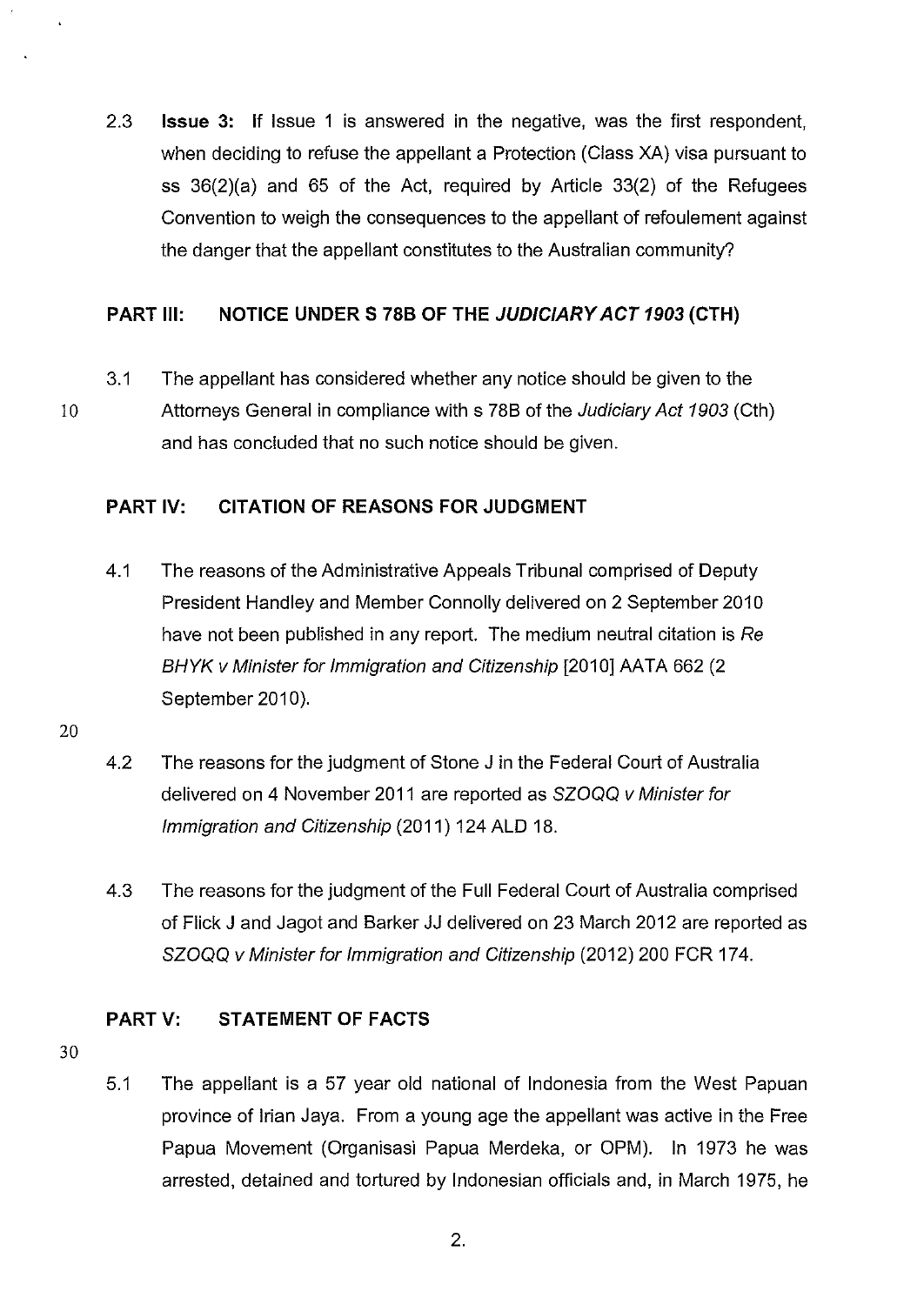was shot and seriously injured by the Indonesian military.<sup>1</sup>

- 5.2 In June 1985 the appellant travelled from Papua New Guinea to Australia by canoe and was granted temporary entry. In November 1993 he was granted a Domestic Protection (Temporary) Entry Permit which, in September 1994, was converted to a Transitional (Permanent) visa.<sup>2</sup>
- 5.3 On 22 January 1996 the appellant was granted a protection visa.<sup>3</sup>
- 10 5.4 In September 1996 the appellant returned to Irian Jaya to visit his father who, he was told, was in prison. On arrival he was arrested by the Indonesian military and physically assaulted. He escaped and returned to Australia, arriving on 22 July 1997.<sup>4</sup>
	- 5.5 On 27 May 2000, whilst living in Australia, the appellant was arrested and detained after assaulting his de facto spouse, who died in hospital four days later. The appellant subsequently pleaded guilty to a charge of manslaughter for which he was sentenced on 17 September 2001 to seven years' imprisonment with a non-parole period of two vears and six months.<sup>5</sup>
- 20
- 5.6 On 5 March 2003 the first respondent cancelled the appellant's protection visa under the character provisions in s 501 of the Act. $6<sup>6</sup>$
- 5.7 On 21 February 2005 and again on 13 July 2007 the appellant requested the first respondent to allow him to make a further application for a protection visa in accordance with s 48B of the Act.<sup>7</sup> However on each occasion his request was declined on the grounds that it did not meet the relevant guidelines.

 $\overline{1}$ BHYK v Minister for Immigration and Citizenship [2010] AATA 662 (2 September 2010) [3].

<sup>2</sup>  Ibid. Pursuant to reg 4(1) of the Migration Reform (Transitional Provisions) Regulations (Cth) a non-citizen in Australia who held a permanent entry permit immediately before 1 September 1994 was entitled to remain indefinitely in Australia as the holder of a Transitional (Permanent) visa.

<sup>3</sup>  SZOQQ v Minister for Immigration and Citizenship (2011) 124 ALD 18, 19 [1].

<sup>4</sup>  5 BHYK v Minister for Immigration and Citizenship [2010] AATA 662 (2 September 2010) [4]. Ibid [7].

<sup>6</sup>  SZOQQ v Minister for Immigration and Citizenship (2011) 124 ALD 18, 19 [1].

<sup>7</sup>  Ibid 19 [2].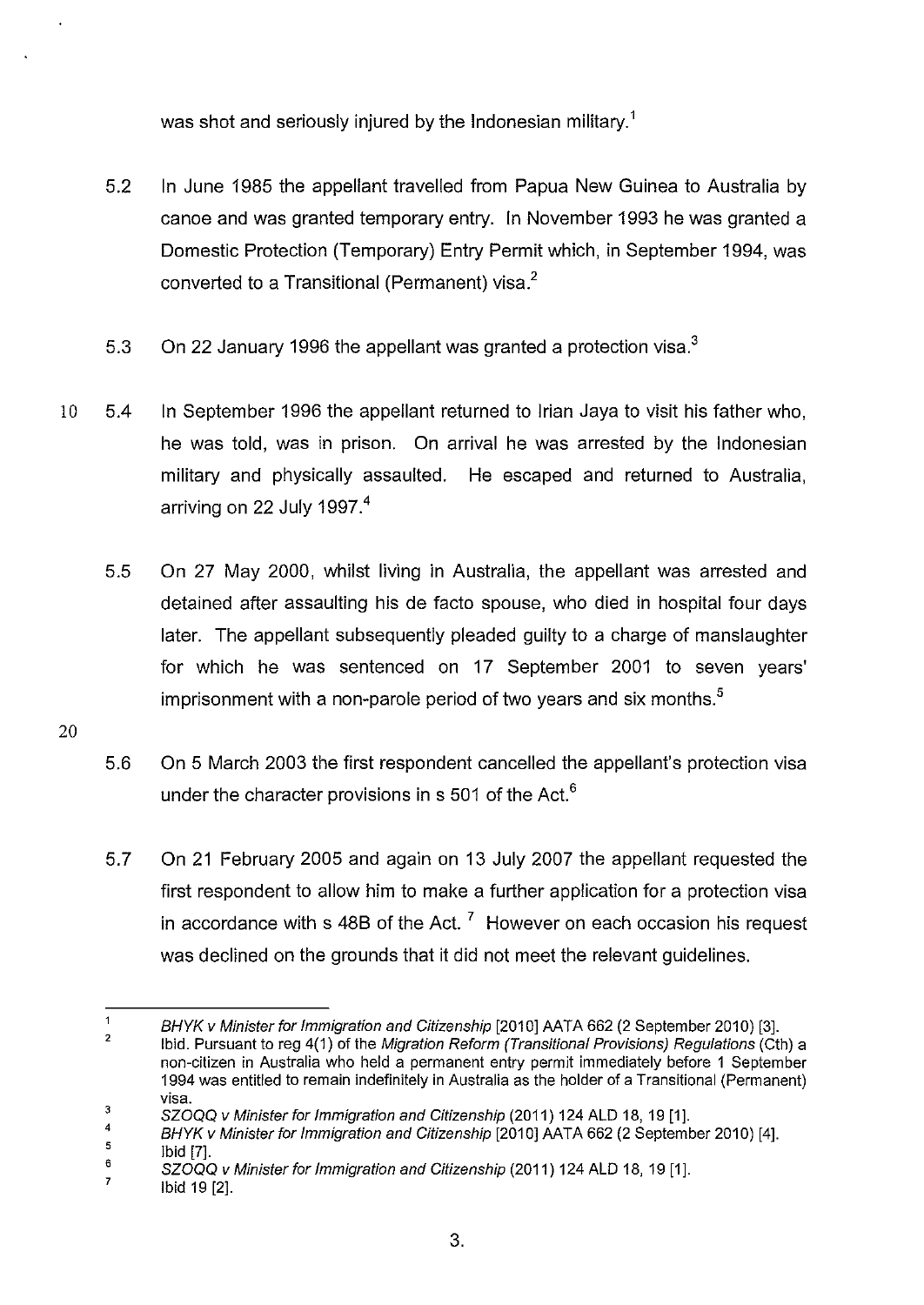- 5.8 On 12 December 2008 the first respondent decided in accordance with s 488 of the Act that it was in the public interest to allow the appellant to make a further application for a protection visa, and the appellant lodged this application on 19 December 2008.<sup>8</sup>
- 5.9 On 26 May 2009 a delegate of the first respondent found that the appellant faced a real chance of being persecuted for political reasons by the Indonesian military or police, and that he had a well-founded fear of political 10 persecution as defined by Article 1A(2) of the Refugees Convention. However the delegate found that the appellant was not a person to whom Australia owed "protection obligations" for the purposes of s 36 of the Act and criteria 866.221 of the regulations because, having been convicted of a particularly serious crime and constituting a danger to the Australian community, the applicant was excluded by Article 33(2) of the Refugees Convention.<sup>9</sup>
- 5.10 On 2 September 2010 the second respondent affirmed the delegate's decision. The second respondent found that there was a real risk of the appellant reoffending and of consequent harm to members of the Australian 20 community;<sup>10</sup> however it rejected the appellant's argument that it was required to balance the danger represented by the appellant against the consequences of returning him to Indonesia, finding that "this is a matter for the Minister".<sup>11</sup>
	- 5.11 The primary Judge found no error in the Tribunal's approach, concluding that there is "no support for the submission that in the context of the Migration Act Art 33(2) should be construed as requiring the balancing exercise advocated by the [appellant]". $12$
	- 5.12 The Full Federal Court agreed with the primary judge, dismissing the appeal.<sup>13</sup>

12 Ibid [56].

<sup>8</sup>  Ibid.

<sup>9</sup>  Ibid 19 [3].

<sup>10</sup>  11 BHYK v Minister for Immigration and Citizenship [2010] AATA 662 (2 September 2010) [55].

<sup>13</sup>  SZOQQ v Minister for Immigration and Citizenship (2011) 124 ALD 18, 25 [34].

SZOQQ v Minister for Immigration and Citizenship (2012) 200 FCR 174, 184 [29] {Flick J), 190 [57] (Jagot and Barker JJ).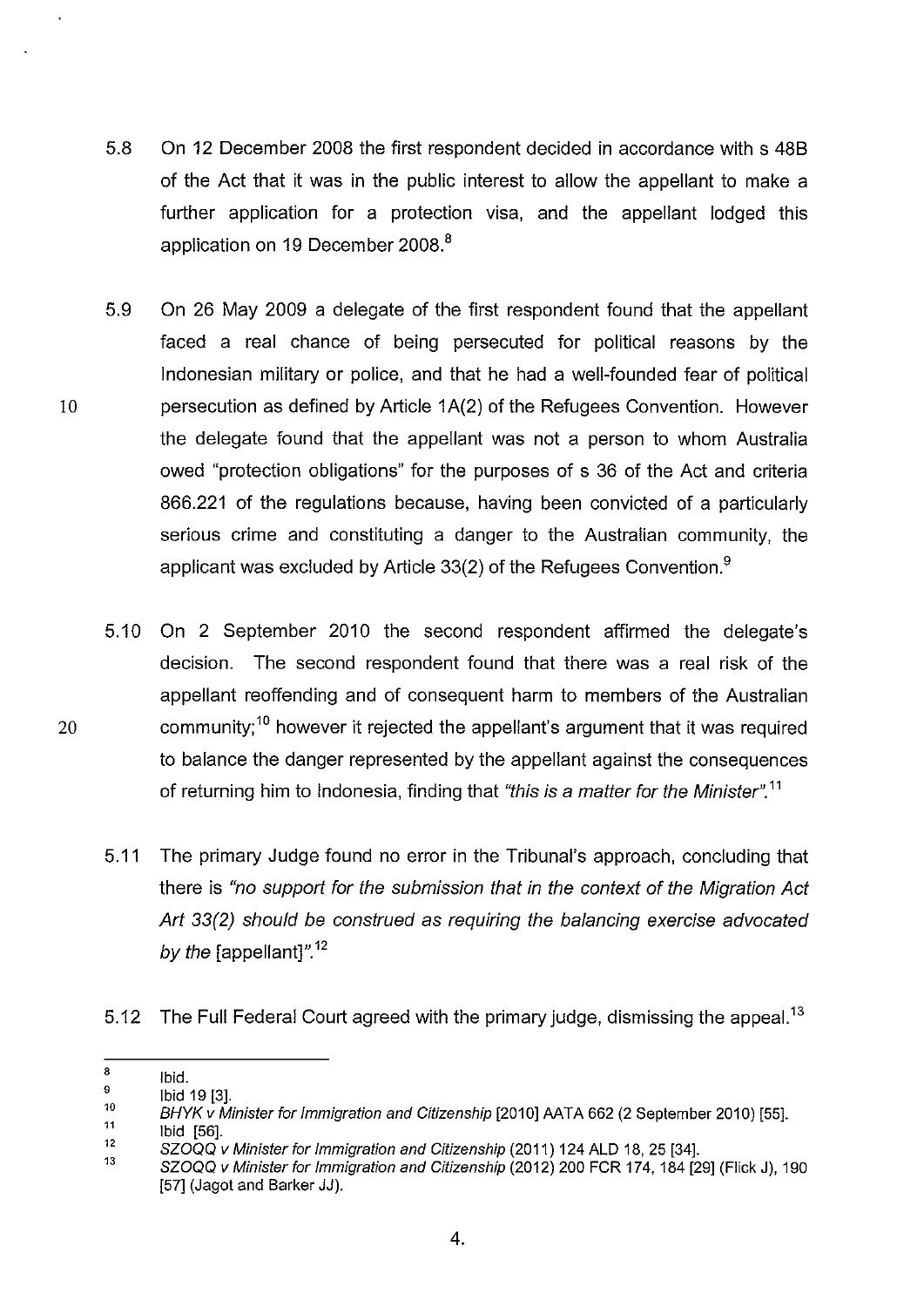#### **PART VI: ARGUMENT**

# **6.1 Section 36(2) does not import Article 33(2) of the Refugees Convention (Notice of Appeal para** 2):

- 6.1.1 The Full Federal Court considered that s 36(2)(a) of the Act imported the exception to non-refoulement in Article 33(2) of the Refugees Convention.<sup>14</sup> This would mean that the question posed by s 36(2)(a)- namely, whether the 10 appellant is a person in respect of whom Australia has protection obligations under the Refugees Convention - will potentially be answered in the negative by reason of the appellant coming within the second "leg" of Article 33(2), as a person who, having committed a serious crime, constitutes a danger to the community of Australia.
	- 6.1.2 The Full Federal Court's construction of s 36(2)(a) is in conflict with the decision of this Court in NAGV and NAGW of 2002 v Minister for Immigration and Multicultural and Indigenous Affairs*15* **(NAGV).** In NAGVthe plurality said that the phrase "to whom Australia owes protection obligations" in s 36(2):

20

describes no more than a person who is a refugee within the meaning of Art 1 of the Convention. That being so and the appellants answering that criterion, there was no superadded derogation from that criterion by reference to what was said to be the operation upon Australia's international obligations of Art 33(1) of the Convention.  $10$ 

6.1.3 NAGV was concerned with the relationship between the Article 33(1) nonrefoulement obligation and s 36(2). However, the reasoning of the plurality in NAGV applies equally to Article 33(2).<sup>17</sup> In particular, the fact that Australia 30 may not breach its international obligations under Article 33 by sending a visa applicant to another country does not mean that the applicant is not a person

<sup>14</sup>  See ibid 176-7 [5]-[10] (Flick J) and 188 [45]-[49] (Jagot and Barker JJ).

<sup>15</sup>  (2005) 222 CLR 161.

<sup>16</sup>  NAGV and NAGW of 2002 v Minister for Immigration and Multicultural and Indigenous Affairs (2005) 222 CLR 161, 176 [42] (Gleeson CJ, McHugh, Gummow, Hayne, Callinan and Heydon JJ). See also 173-4 [32]-[33].

<sup>17</sup>  See especially NAGV and NAGW of 2002 v Minister for Immigration and Multicultural and Indigenous Affairs (2005) 222 CLR 161, 173-6 [29]-[42].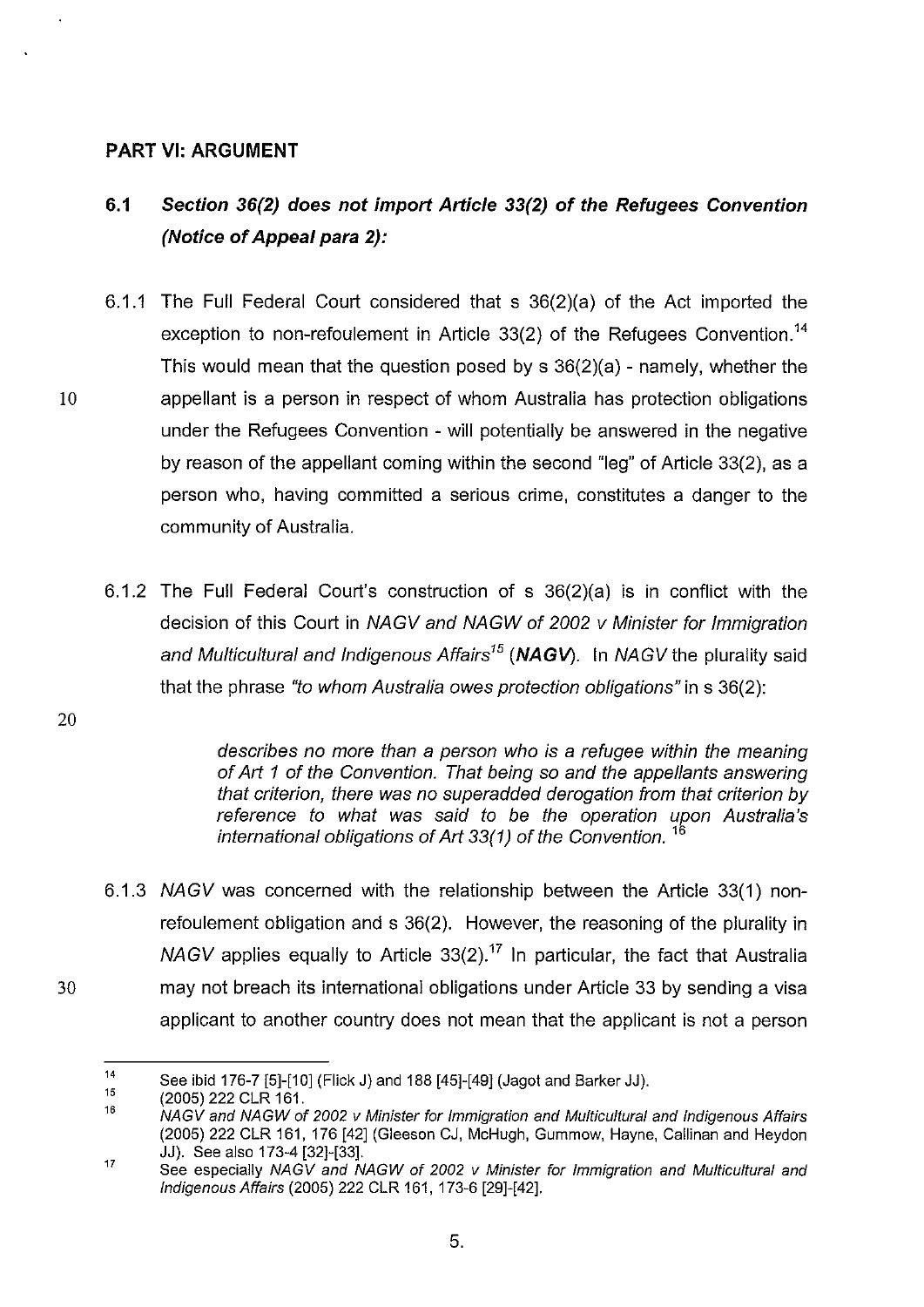to whom Australia owes protection obligations within the meaning of s  $36(2)$ .<sup>18</sup> Although s  $36(2)$  has since been amended,<sup>19</sup> s  $36(1)$  and  $(2)(a)$  are in "relevantly the same terms" as were ss 36(1) and (2) when those provisions were considered in NAGV.*<sup>20</sup>*

- 6.1.4 In Plaintiff M47/2012 v Director-General of Security<sup>21</sup> (Plaintiff M47) a majority of this Court affirmed the interpretation of s 36(2) of the Act expressed in NAGV; namely, that the criterion in s 36(2) of the Act is only concerned with whether the applicant answers the definition of "refugee" spelt out in Article 1 10 of the Refugees Convention.<sup>22</sup> Relevantly, French CJ also emphasised that Articles 32 and 33 do not qualify the reach of Article 1 of the Convention, since the protection they provide is premised upon a person first falling within the definition of a refugee under Article  $1.^{23}$  Those Articles therefore do not play a part in the application of s  $36(2)(a)$ .<sup>24</sup> As Bell J said: "A *decision to refuse to* grant a protection visa because an applicant is not a person to whom Australia has protection obligations is not one made relying on Arts 32 or 33(2). $^{425}$
- 6.1.5 In Plaintiff M47 this Court affirmed NAGV notwithstanding s 91U of the Act which specifically provides, for the purposes of the application of the Act and 20 the regulations to a particular person, for the effect of the term "particularly serious crime" as it appears in Article 33(2). This Court was referred to s 91U

<sup>18</sup>  19 NAGV and NAGW of 2002 v Minister for Immigration and Multicultural and Indigenous Affairs (2005) 222 CLR 161, 173 [29].

Migration Legislation Amendment (Judicial Review) Act 2001 (Cth), sch 1 item 5. Section 36(2) as considered in NAGV provided that "A criterion for a protection visa is that the applicant for the visa is a non-citizen in Australia to whom Australia has protections obligations under [the Convention]." The current s 36(2)(a) requires the applicant to be a person "in respect of whom the Minister is satisfied Australia has protection obligations under [the Convention]".

<sup>20</sup>  Plaintiff M47/2012 v Director-General of Security (2012) 292 ALR 243; (2012) 86 ALJR 1372; [2012] HCA 46 at 252 [23] (French CJ).

<sup>21</sup>  (2012) 292 ALR 243.

<sup>22</sup>  Plaintiff M47/2012 v Director-General of Security (2012) 292 ALR 243, 252 [23] (French CJ), 278 [123] (Gummow J), 293 [186]-[187] (Hayne J), 309 [257] (Heydon J), 367 [479] (Bell J). In addition to the Article 1 A(2) definition of refugee, the other sections of Article 1 relevantly include Article 1C (cessation clauses), Article 1D (exclusion where person already receiving protection or assistance); Article 1E (exclusion where person already has rights and obligations in the receiving country) and Article 1F (exclusion for certain crimes and acts contrary to the purposes and principles of the United Nations).

<sup>23</sup>  Plaintiff M47/2012 v Director-General of Security (2012) 292 ALR 243, 253 [24] (French CJ).

<sup>24</sup>  Ibid 258 [38] (French CJ).

<sup>25</sup>  Ibid 367 [479].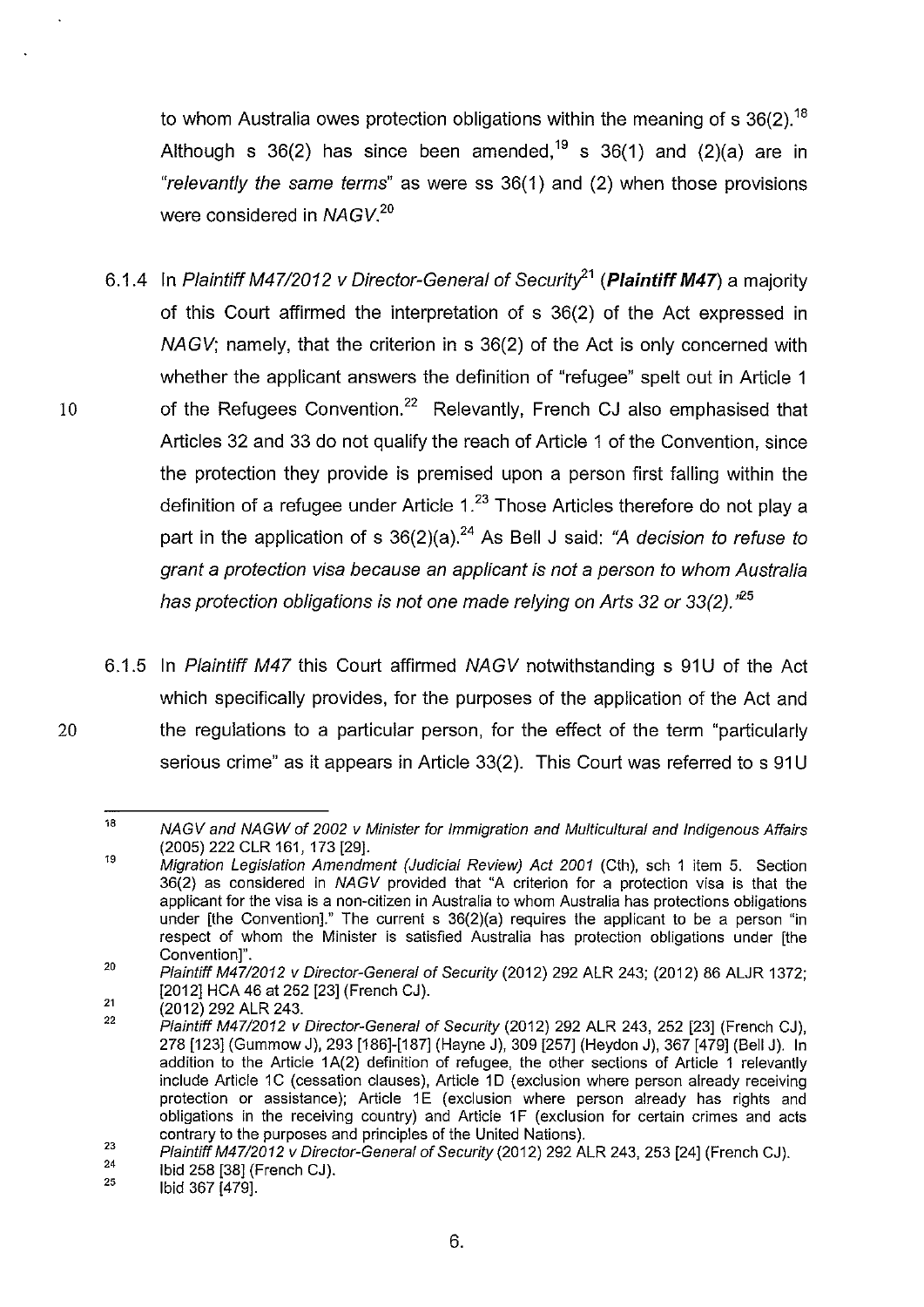by the plaintiff in Plaintiff M47 in both written and oral submissions<sup>26</sup> and two members of this Court expressly considered the section in their judgments<sup>27</sup>.

- 6.1.6 Section 91U provides no basis for distinguishing NAGV from the present case nor for construing Article 33(2) as a limitation on the scope of the s 36(2)(a) "protection obligations" criterion. Section 36(2)(a} does not refer to Article 33(2) nor use the term "particularly serious crime." In Plaintiff M47 several members of this Court recognised the significant overlap between Article 33(2) and the first respondent's discretion to refuse a visa on character grounds 10 under s 501.<sup>28</sup> To read s 36(2)(a) as subject to Article 33(2) would effectively render s 501 superfluous in cases where the applicant falls within Article 33(2), since the applicant would be excluded by s 36(2}(a) from the grant of a visa under s  $65(1)(a)(ii)$  without s  $65(1)(iii)$  and s  $501$  being engaged.
	- 6.1.7 Correctly interpreted in light of Plaintiff M47 and NAGV, the scheme for the considering an application for a protection visa is therefore as follows:
	- 6.1.8 First, the Minister must consider any valid application for a visa: see ss 47 and  $65(1)$  of the Act.
- 20
- 6.1.9 Second, the Minister must consider whether any health criteria are satisfied: see s  $65(1)(a)(i)$  of the Act.<sup>29</sup>
- 6.1.10Third, the Minister must consider whether the other criteria prescribed by the Act or the regulations are satisfied: see s  $65(1)(a)(ii)$  of the Act. These criteria are, relevantly, that at time of application the Minister is satisfied that the

<sup>26</sup>  27 Plaintiff M47, 'Revised Written Submissions', 'Submission in Plaintiff M47/2012 v Director-General of Security, M47/2012, 12 June 2012, 3 f/n 20; Transcript of Proceedings, Plaintiff M47/2012 v Director-General of Security [2012] HCATrans 149 (21 June 2012) [5225].

Plaintiff M47/2012 v Director-General of Security (2012) 292 ALR 243, 272 [96] (Gummow J), 354 [425] (Kiefel J).

<sup>28</sup>  Plaintiff M47/2012 v Director-General of Security (2012) 292 ALR 243, 259 [40]-[42] (French CJ}, 294 [193] (Hayne J}, 346 [389] (Grennan J).

<sup>29</sup>  The relevant health criteria for a subclass 886 Protection visa in sched 2 to Migration Regulations 1994 were relatively straightforward, requiring the applicant to have undergone a medical examination (sub-cl 866.223), a chest x-ray examination unless exempted (sub-cl 866.224), and consideration had been given to whether the applicant is or may be a threat to public health in Australia or a danger to the Australian community and appropriate action had been taken (sub-cis 866.224A and 866.2248).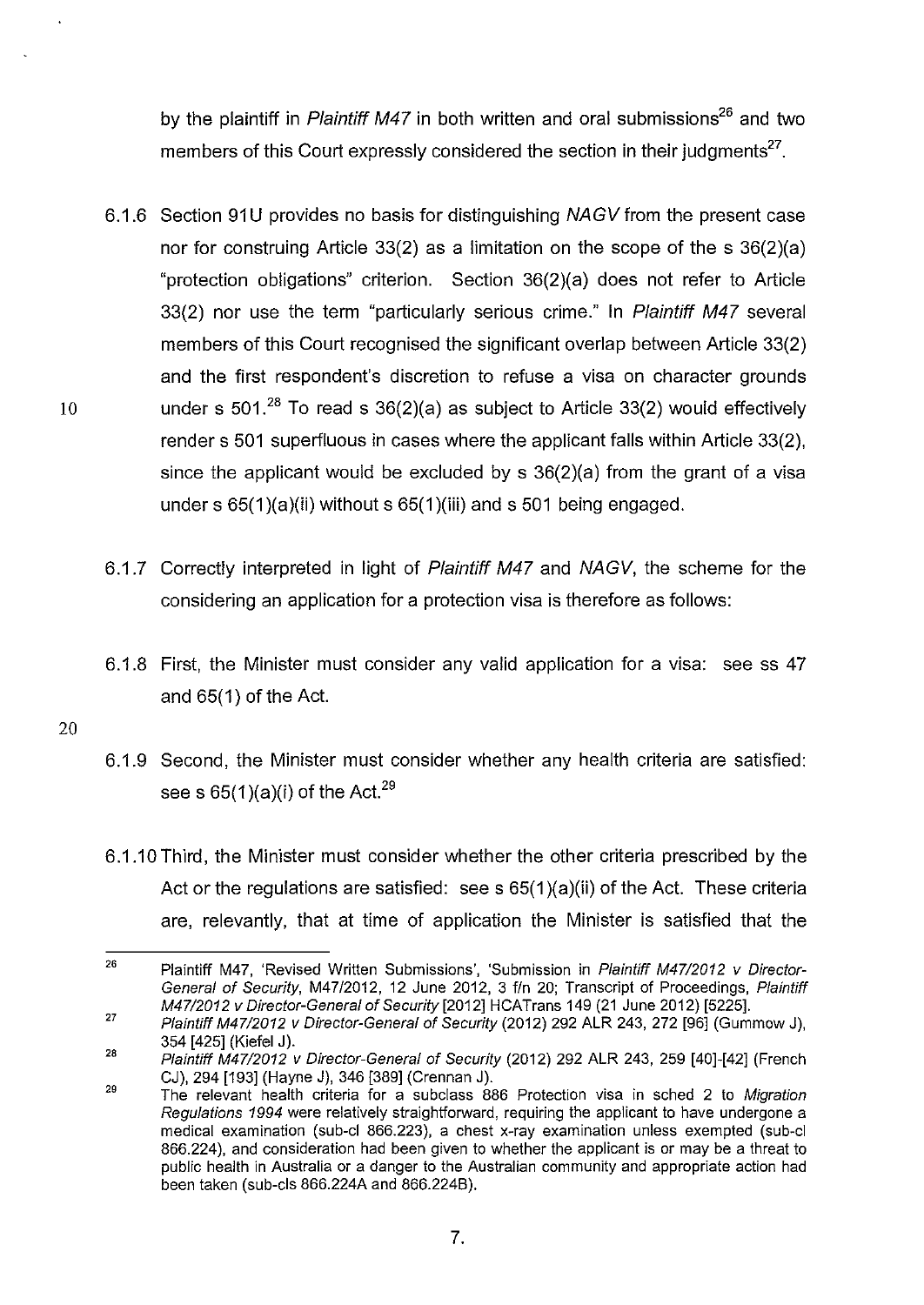applicant claims to be a person to whom Australia has protection obligations under the Refugees Convention and makes specific claims under the Refugees Convention<sup>30</sup>, and at the time of decision that the Minister is satisfied that the applicant is a person to whom Australia has protection obligations under the Refugees Convention.<sup>31</sup>

- 6.1.11 Thus a finding that the applicant is a "refugee" within the meaning of Article 1 A of the Refugees Conventions satisfies these criteria. However, as was made clear by Heydon J in Plaintiff M47*32* this does not give the applicant any entitlement to a visa. This can only be achieved by satisfaction of the next two stages under s 65 of the Act; principally, stage four.
- 6.1.12 Fourth, the Minister must consider whether the grant of a protection visa is not prevented by s 40 (circumstances when granted), s 500A (refusal or cancellation of temporary safe haven visas), s 501 (special power to refuse or cancel), or any other provision of the Act or of any other law of the Commonwealth: see s  $65(1)(a)(iii)$  of the Act. It is under this provision - in particular s 501 - that the Minister is to consider whether, having failed the character test in s  $501(6)$ ,  $33$  the applicant ought to be denied a protection visa 20 for reasons including those in Article 33(2).
	- 6.1.13 Finally, the Minister must consider whether any amount of visa application charge payable in relation to the application has been paid: see s 65(1 )(a)(iii) of the Act.<sup>34</sup>
	- 6.1.14 The Full Federal Court erred in upholding the primary judge's construction of s 36(2)(a), namely that the meaning of "protection obligations" was limited by the

10

8.

<sup>30</sup>  Migration Regulations 1994, sched 2, sub-cl 866.211(a).

<sup>31</sup>  Migration Regulations 1994, sched 2, sub-cl 866.221(2).

<sup>32</sup>  Plaintiff M47/2012 v Director-General of Security (2012) 292 ALR 243, 310 [261] (Heydon J).

<sup>33</sup>  One of the bases for failing the character test is if there is a significant risk that the person represents a danger to the Australian community or to a segment of that community, whether by way of being liable to become involved in activities that are disruptive to, or in violence threatening harm to, that community or segment, or in any other way: Migration Act 1958  $(Cth)$ , s  $501(6)(d)(v)$ .

<sup>34</sup>  At the relevant time there was no application charge for an applicant in detention and there was an application charge of \$30 for other applicants: Migration Regulations 1994 (Cth), sched 1, item 1401(2)(a).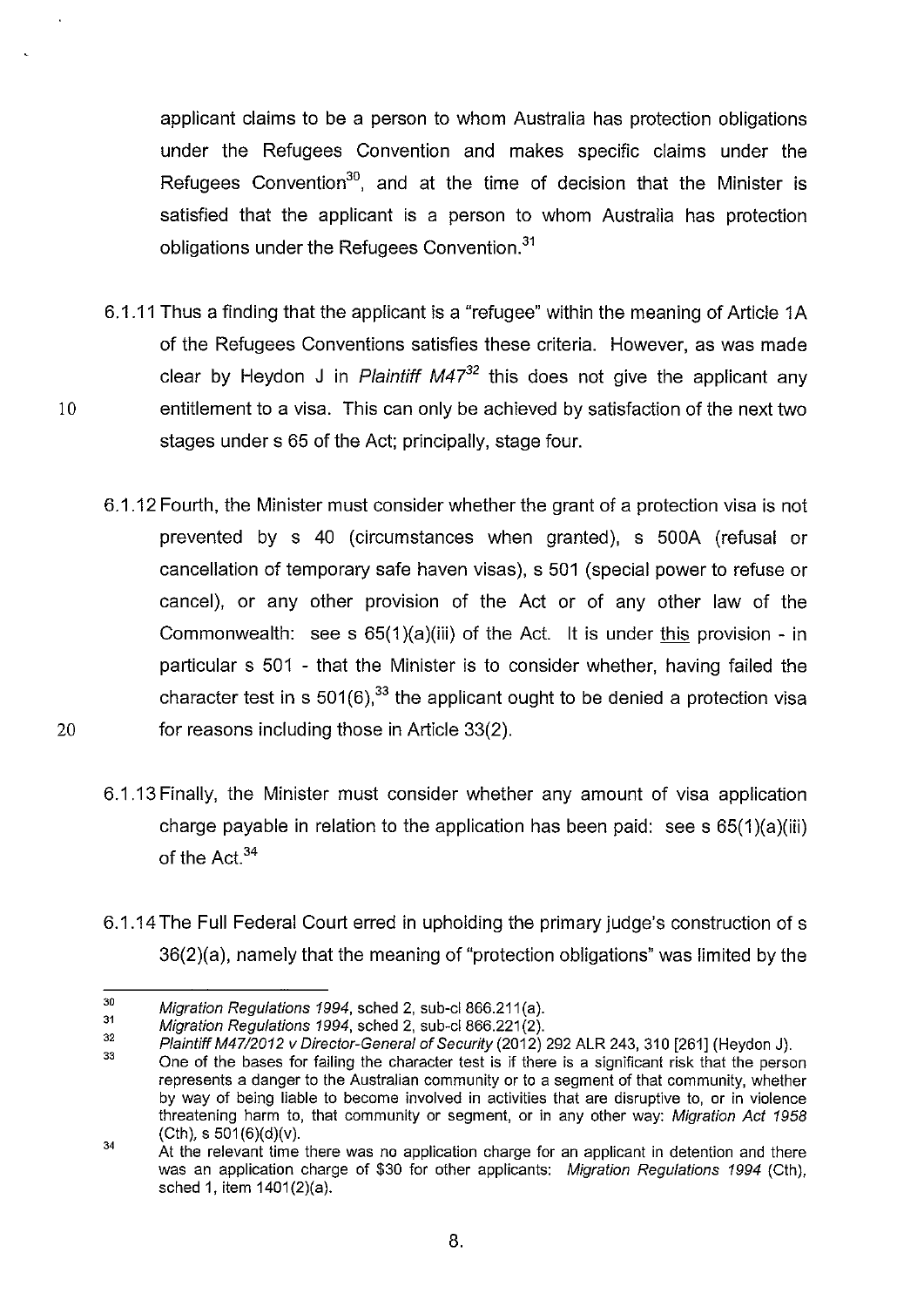construction to be given to Article 33(2) of the Refugees Convention. Article 33 is not relevant to the application of s 36(2)(a) because s 36(2)(a) only imports Article 1 into the criteria for a protection visa. Once the appellant was determined to be a "refugee" within the meaning of Article 1, the Court ought to have found that he satisfied the criterion in  $s$  36(2)(a) of being "a non-citizen in Australia to whom the Minister is satisfied Australia has protection obligations under the Refugees Convention".

6.1.15 From there, it fell to the decision-maker to consider whether the appellant was 10 disentitled to the grant of a protection visa under s 65(1 )(a)(iii) of the Act, relevantly by reason of the power to refuse a visa under s 501 of the Act.

# **6.2 First Respondent must properly exercise the discretion in s 501 of the Act (Notice of Appeal paras** 3(a) **and 3(b)):**

- 6.2.1 If, as the appellant contends, the source of the first respondent's power to refuse a protection visa because of Article 33(2) of the Refugees Convention derives from s 65(1 )(a)(iii) in combination with s 501 of the Act, the power to refuse a protection visa requires more than a finding that the appellant has 20 been convicted of a particularly serious crime and constitutes a danger to the community. The appellant contends that the first respondent is vested with a discretionary judgement under s 501 and that this will necessarily involve weighing the interests of the appellant against other relevant considerations.
- 6.2.2 It is not in issue that the appellant could not pass the character test because he had a "substantial criminal record" within the meaning of s 501(6)(a) and (7)(c) of the Act. The issue here is whether the delegate of the first respondent must also exercise a discretion under s 501(1) of the Act in deciding whether to refuse to grant the appellant a protection visa.<sup>35</sup> The 30 delegate of the first respondent did not engage in any discretionary assessment in this case.

<sup>&</sup>lt;sup>35</sup> The decision in this case did not involve the exercise of the first respondent's personal discretion under s 501(3) of the Act.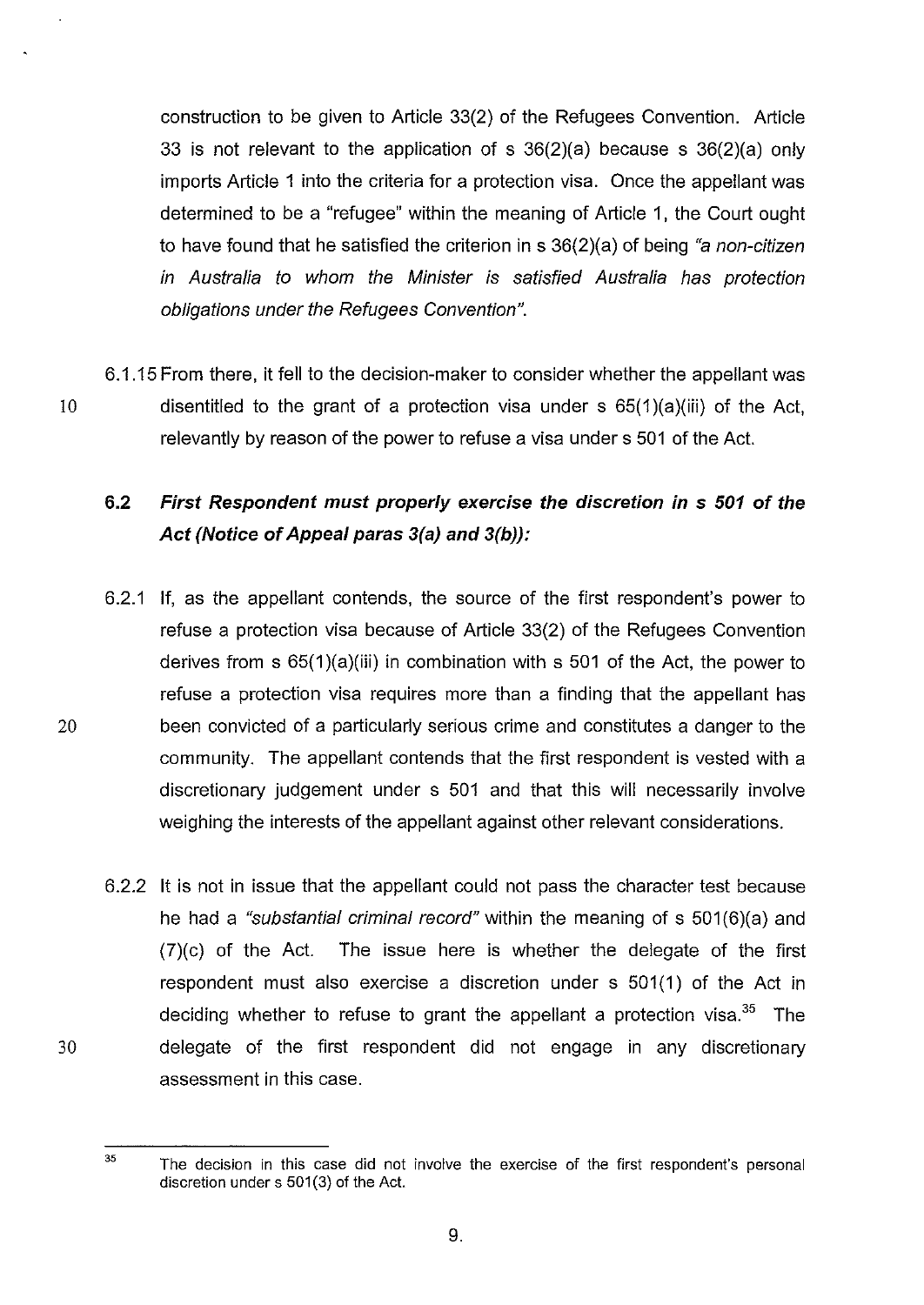- 6.2.3 The discretionary nature of the power to refuse a protection visa under s 501(1) of the Act is plain from the wording of that provision; namely, "The Minister may refuse to grant a visa". Such a discretion "must be exercised judicially, according to rules of reason and justice, and not arbitrarily or capriciously".<sup>36</sup> Where the decision-maker fails to give "weight or sufficient weight" to relevant considerations this may amount to a failure to exercise the discretion entrusted to the decision-maker.<sup>37</sup>
- 6.2.4 Further, the appellant contends that, in exercising the discretion to refuse to 10 grant a visa to the appellant under s 501 (1) of the Act, the delegate was required to take into account:
	- the relative danger that the appellant constituted to the Australian community; and
	- the consequences of any decision to exclude the appellant from protection.
- 6.2.5 The appellant also contends that the delegate was bound by s 499 of the Act to take into account the first respondent's written directions on the 20 performance and exercise of the power under s 501 (1 ), which at the time of the decision by the second respondent were set out in Direction No. 41: Visa refusal and cancellation under section 501 **(Direction 41).38** This required the delegate to take into account:
	- $\bullet$  the seriousness and nature of the appellant's conduct<sup>39</sup>;
	- $\bullet$  the risk that the conduct may be repeated<sup>40</sup>;
	- if Article 33(1) of the Refugees Convention applies, whether the benefit of that provision may not be claimed by the appellant because of Article

10.

<sup>36</sup>  House v The King (1936) 55 CLR 499, 503 (Starke J).

<sup>37</sup>  Australian Coal and Shale Employees' Federation v Commonwealth (1953) 94 CLR 621, 627 (Kitto J).

<sup>38</sup>  Direction 41 was in force from 3 June 2009. The direction in force at the time of the decision by the delegate was Direction No. 21: Visa refusal and cancellation under section 501.

<sup>39</sup>  Direction 41, para 10.1 (2)(a).

<sup>40</sup>  Direction 41, para 10.1(2)(b).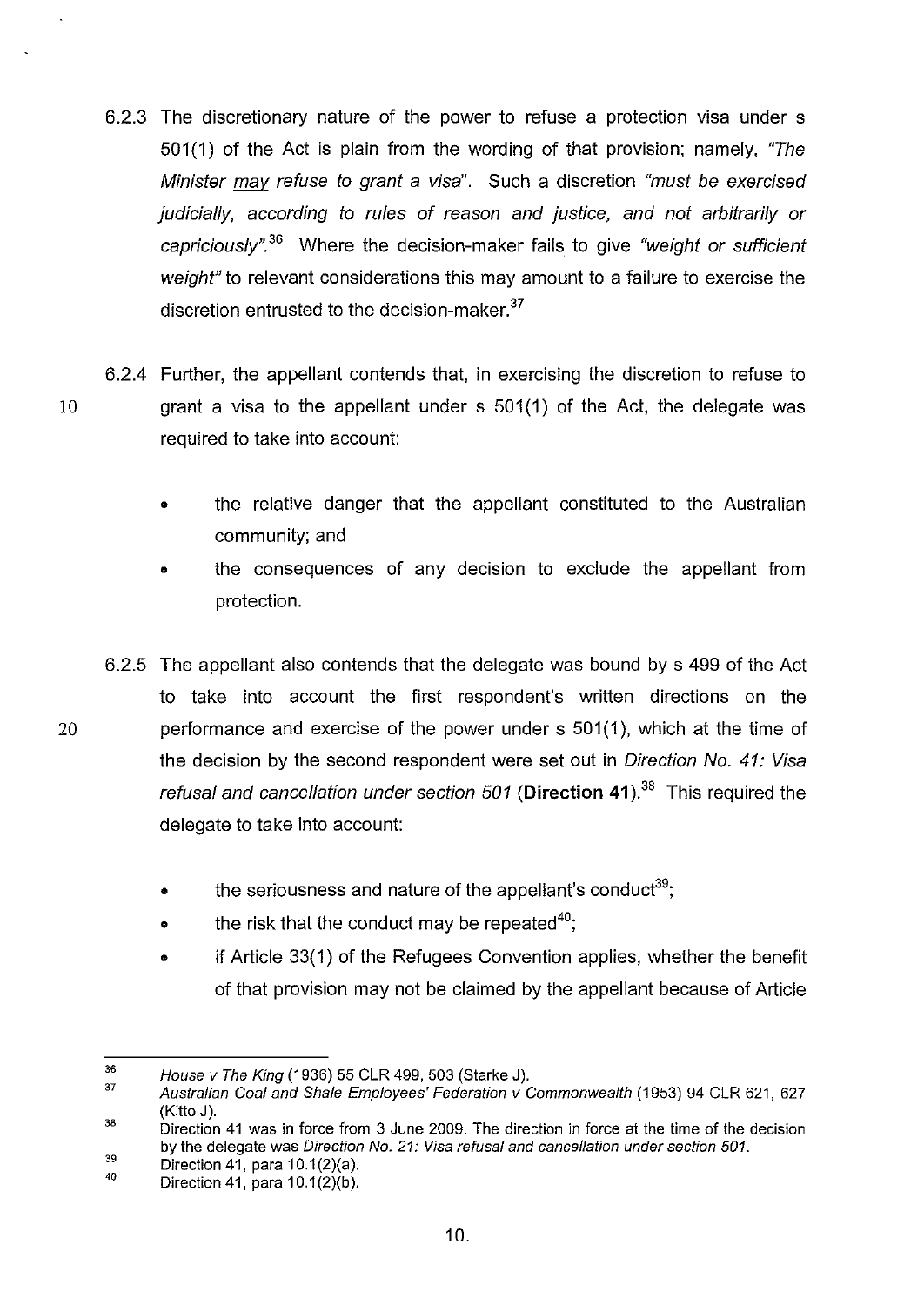33(2) of the Refugees Convention<sup>41</sup>:

- with reference to the International Covenant on Civil and Political Rights **(ICCPR),** where as a necessary or foreseeable consequence of the appellant's removal from Australia, he would face a real risk of violation of his rights under Article 6 (right to life) or Article 7 (freedom from torture and cruel, inhuman or degrading treatment or punishment), or face the death penalty $42$ ; and
- with reference to Convention Against Torture and Other Cruel, Inhuman or Degrading Treatment or Punishment **(CAT),** whether there were substantial grounds for believing the appellant would be in danger of being subjected to torture.<sup>43</sup>

6.2.6 In this context, para 10.4.3(c) of Direction 41 provided that:

The prohibition against refoulement under the ICCPR and CAT is absolute. There is no balancing of other factors if the removal of a person from Australia, including if that removal followed as a consequence of the refusal or cancellation of a visa, would amount to refoulement under the ICCPR or the CAT.

20

30

10

In other words, far from there being no discretion in s 36(2) but to remove the appellant, there was a binding obligation on the delegate to consider (though not necessarily to act on) the absoluteness of Australia's obligations on nonrefoulement.<sup>44</sup>

6.2.7 Further, the appellant contends that in exercising the discretion under s 501 the delegate ought to have done so in accordance with the principle of proportionality. That is, when exercising a statutory power which has the capacity to affect fundamental rights (such as s 501 of the Act), the decisionmaker ought to consider whether there are alternative means available to

<sup>41</sup>  Direction 41, para  $10.4.2(2)$ .

<sup>42</sup>  Direction 41, para  $10.4.3(1)(a)$ .

<sup>43</sup>  Direction 41, para 10.4.3(1)(b).

<sup>44</sup>  See Minister for Immigration and Citizenship v Anochie [2012] FCA 1440 (18 December 2012) [36] (Perram J).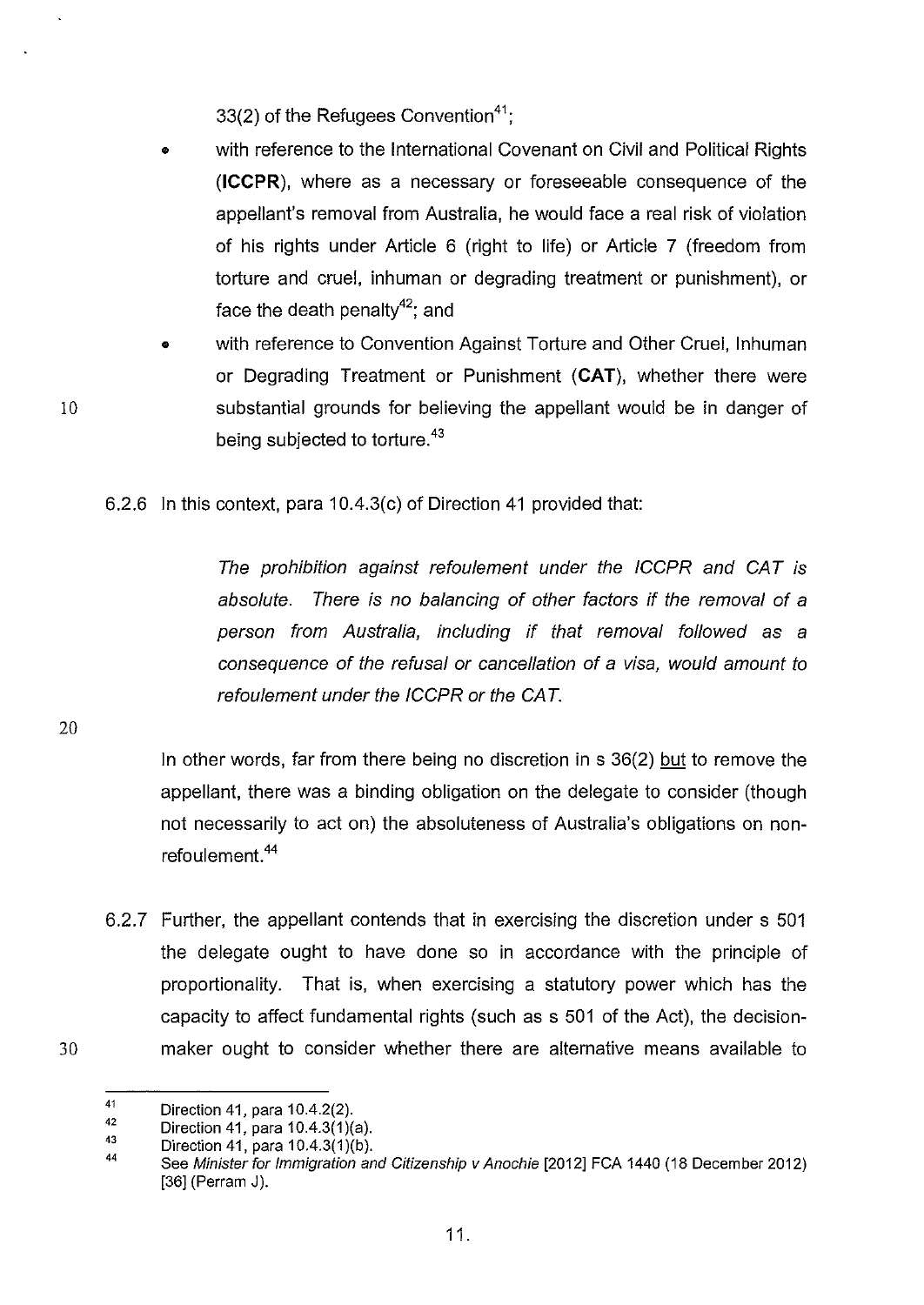achieve the legitimate aim of the statute (namely, the protection of the Australian community) which would not impair (or impair to the same extent) the appellant's human rights.<sup>45</sup> The appellant contends that this is a limitation to the discretion which arises from, or as an extension of, the legislature's assumed intent that a discretion is to be exercised reasonably and justly.<sup>46</sup>

# **6.3 If Article 33(2) is incorporated into section 36(2), then a balancing exercise is required (Notice of Appeal para 4)**

- 10 6.3.1 As an alternative to the above two grounds the appellant continues to maintain that, even if s 36(2)(a) of the Act imports the exception to non-refoulement in Article 33(2) of the Refugees Convention, there was still a requirement for the first respondent to weigh the relative danger that the appellant constituted to the Australian community against the consequences of any decision to exclude the appellant from protection.
	- 6.3.2 Contrary to the findings of the Federal Court and the Full Federal Court, the appellant maintains that a balancing exercise can be inferred by reference to established principles of statutory construction.
- 20
- 6.3.3 First, Parliament is imputed not to intend to abrogate or curtail fundamental human rights or freedoms unless such an intention is clearly manifested by unambiguous language. $47$  Here the fundamental human right which the first respondent seeks to abrogate is the appellant's right not to be refouled in Article 33(1) of the Refugees Convention, a right which has been recognised by members of the Federal Court as "...a principle concerned with some of the

<sup>45</sup>  See, eg, R (Daly) v Secretary of State for the Home Department [2001] 2 AC 532; Secretary of State for the Home Department v Rehman [2003] 1 AC 253.

<sup>46</sup>  See Minister for Immigration and Citizenship  $\overline{y}$  SZMDS (2010) 240 CLR 611 at 645 [123] (Crennan and Bell JJ) where their Honours refer to Minister for Immigration and Citizenship v SZIAI (2009) 83 ALJR 1123 at 1127 [15] per French CJ, Gummow, Hayne, Grennan, Kiefel and Bell JJ and Kruger v The Commonwealth (1997) 190 CLR 1 at 36 (Brennan CJ).

<sup>47</sup>  See, eg, Plaintiff 5157/2002 v Commonwealth (2003) 211 CLR 476, 492 (Gleeson CJ); AI-Kateb v Godwin (2004) 219 CLR 562, 577 (Gleeson CJ). See also Murray Gleeson, 'The Meaning of Legislation: Context, Purpose and Respect for Fundamental Rights' (2009) 20 Public Law Review 26, 33-6.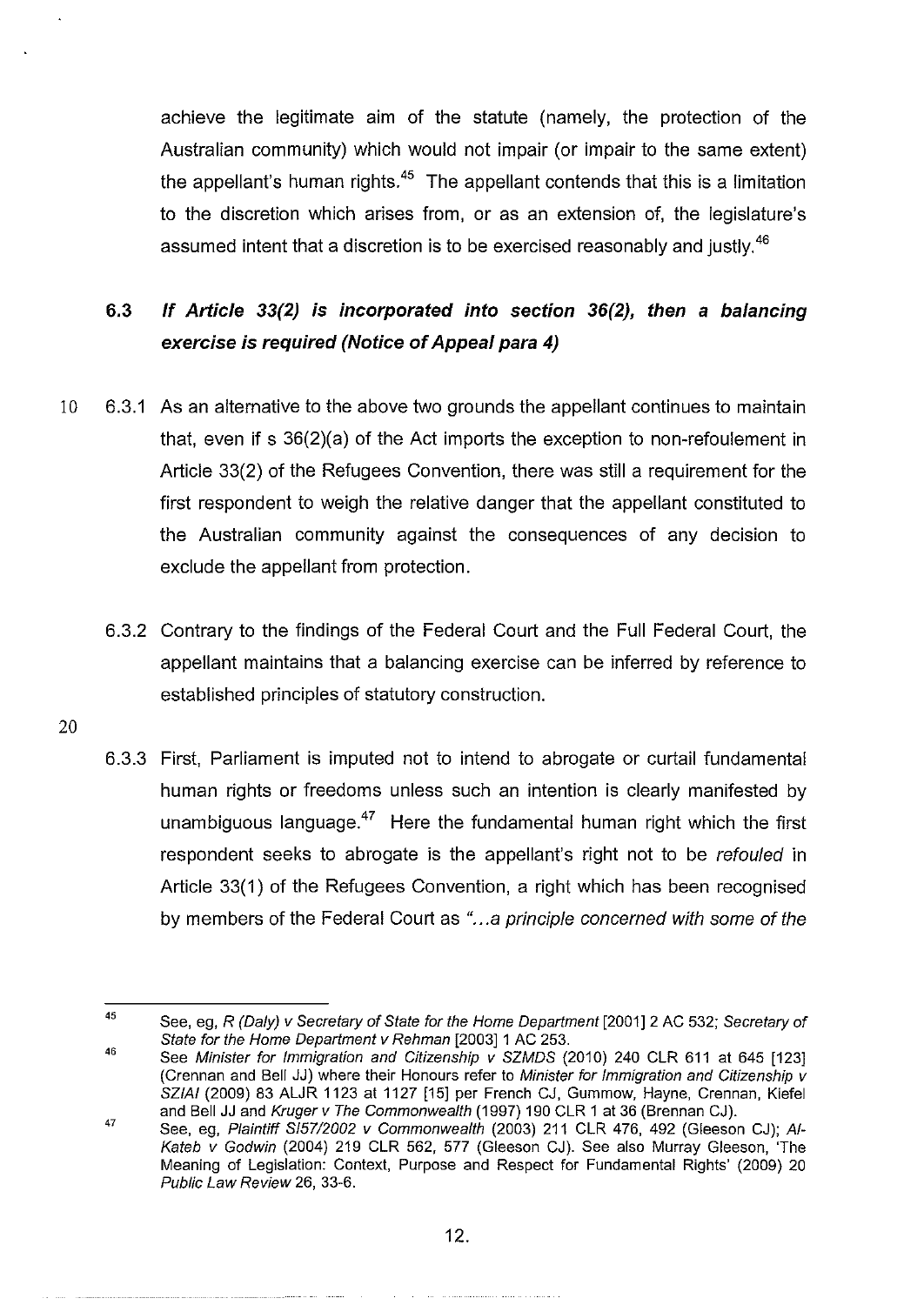most precious of human rights, including life itself. $A^{AB}$  Other relevant human rights might also be found in other treaties to which Australia is a party, include the absolute and non-derogable prohibition against torture.<sup>49</sup>

- 6.3.4 Second, Article 33 itself ought to be construed as requiring the decision-maker to take into account the consequences of refoulement when deciding whether to expel a person in accordance with Article 33(2). If Article 33(2) were to be given a literal construction based only on its text, then any danger to the community would suffice to revoke this most fundamental right of protection. 10 The phrase 'danger to the community' in Article 33(2) necessarily involves an evaluation that sits on a continuum; from mere or trivial danger to grave or extreme danger. The appellant contends that a decision-maker when assessing whether to impose the expulsion provision in Article 33(2) must first consider the relative "dangerousness" of a person and weigh this against the risk faced if he or she is expelled. A decision-maker should be less prepared to withdraw protection where the persecution faced by the person upon return is of a relatively lower level of seriousness (for example, a systemic denial of educational or employment rights owing to a Convention ground) than where the persecution is of a very high level of seriousness (for example, torture or 20 execution). To require a higher threshold of "dangerousness" to be satisfied where the risks of return are higher is to construe Article 33 in a manner which accords with its fundamental nature and purpose; to provide refugees with protection against persecution but not to the extent that it constitutes an unacceptable danger to the community relative to that risk of persecution.
	- 6.3.5 The appellant's construction of Article 33(2) is supported by the academic commentators Lauterpacht and Bethlehem<sup>50</sup> and, most clearly, by Lord Justice Staughton in R v Home Department State Secretary; Ex parte Chahal*<sup>51</sup>*:

<sup>48</sup>  49 A v Minister for Immigration and Multicultural Affairs [1999] FCA 227 (16 March 1999) [5] (Burchett and Lett JJ).

See ICCPR, Article 7 (prohibition against torture) and Art 4(2) (rights non-derogable); CAT, Article 3.

<sup>50</sup>  51 Elihu Lauterpacht and Daniel Bethlehem, "The Scope and Content of the Principle of Nonrefoulement: Opinion", in Erika Feller, Voker Turk and Frances Nicholson (eds) Refugee Protection in International Law (Cambridge University Press, 2003) 87-177.

<sup>[1995] 1</sup> WLR 526.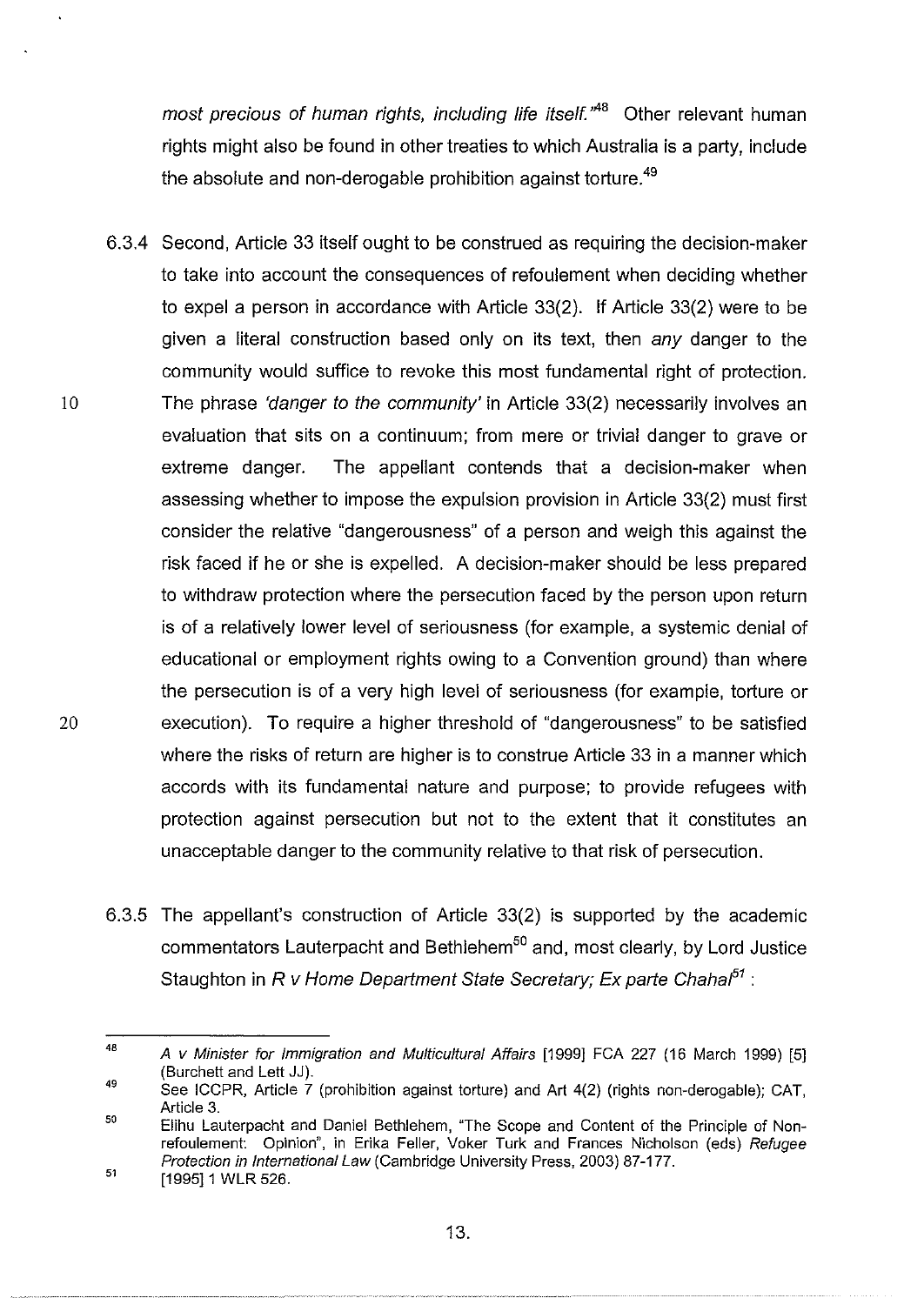I do not find it at all surprising that international lawyers consider the doctrine of proportionality relevant. Despite the literal meaning of article 33, it would seem to me quite wrong that some trivial danger to national security should allow expulsion or return in a case where there was a present threat to the life of the refugee if that took place.<sup>52</sup>

- 6.3.6 On the other hand Professor Hathaway considers that once the "threshold" of danger to the safety of the community is passed, there is no additional proportionality requirement to be met under Article  $33(2)^{53}$ , as did the Supreme 10 Court of New Zealand in Zaoui v Attorney-General (No 2).*<sup>54</sup>*
	- 6.3.7 In Australia there is support for an approach to the interpretation of international treaties which examines the context, purpose and objects of treaty provisions.<sup>55</sup> This favours a construction of Article 33 that would include the balancing exercise. This Court has recognised that treaties which have been incorporated into domestic law must be construed "in a more liberal manner than would be adopted if the court was required to construe exclusively domestic legislation<sup>,66</sup> and disregarding technical principles of common law construction.<sup>57</sup>
	- 6.3.8 A similar balancing exercise can also be found in the construction of other human rights provisions. For example, in determining what constitutes "persecution" for the purposes of the Refugees Convention, McHugh J in Applicant A v Minister for Immigration and Ethnic Affairs*58* said: "Conduct will not constitute persecution ... if it is **appropriate and adapted** to achieving some legitimate object of the country of the refugee."  $59$  Similarly, in relation to s 10 of the Racial Discrimination Act 1975 (Cth) (which incorporates rights referred to in the Convention on the Elimination of all forms of Racial

20

<sup>52</sup>  [1995] 1 WLR 526, 533. See also 537 (Nolan LJ) and 545 (Neill LJ).

<sup>53</sup>  54 James Hathaway, The Rights of Refugees Under International Law (Cambridge University Press, 2005) Chapter 4 'Rights of Refugees Physically Present'.

<sup>55</sup>  [2006] 1 NZLR 289, 309 [42]

Applicant A v Minister for Immigration and Ethnic Affairs (1997) 190 CLR 225, 255-6 (McHugh J).

<sup>56</sup>  Applicant A v Minister for Immigration and Ethnic Affairs (1997) 190 CLR 225, 255 (McHugh J). See also Dhayakpa v Minister for Immigration (1995) 62 FCR 556,565 (French J).

<sup>57</sup>  Applicant A v Minister for Immigration and Ethnic Affairs (1997) 190 CLR 225, 240 (Dawson J).

SB ( 1997) 190 CLR 225.

<sup>59</sup>  (1997) 190 CLR 225, 258 (emphasis added).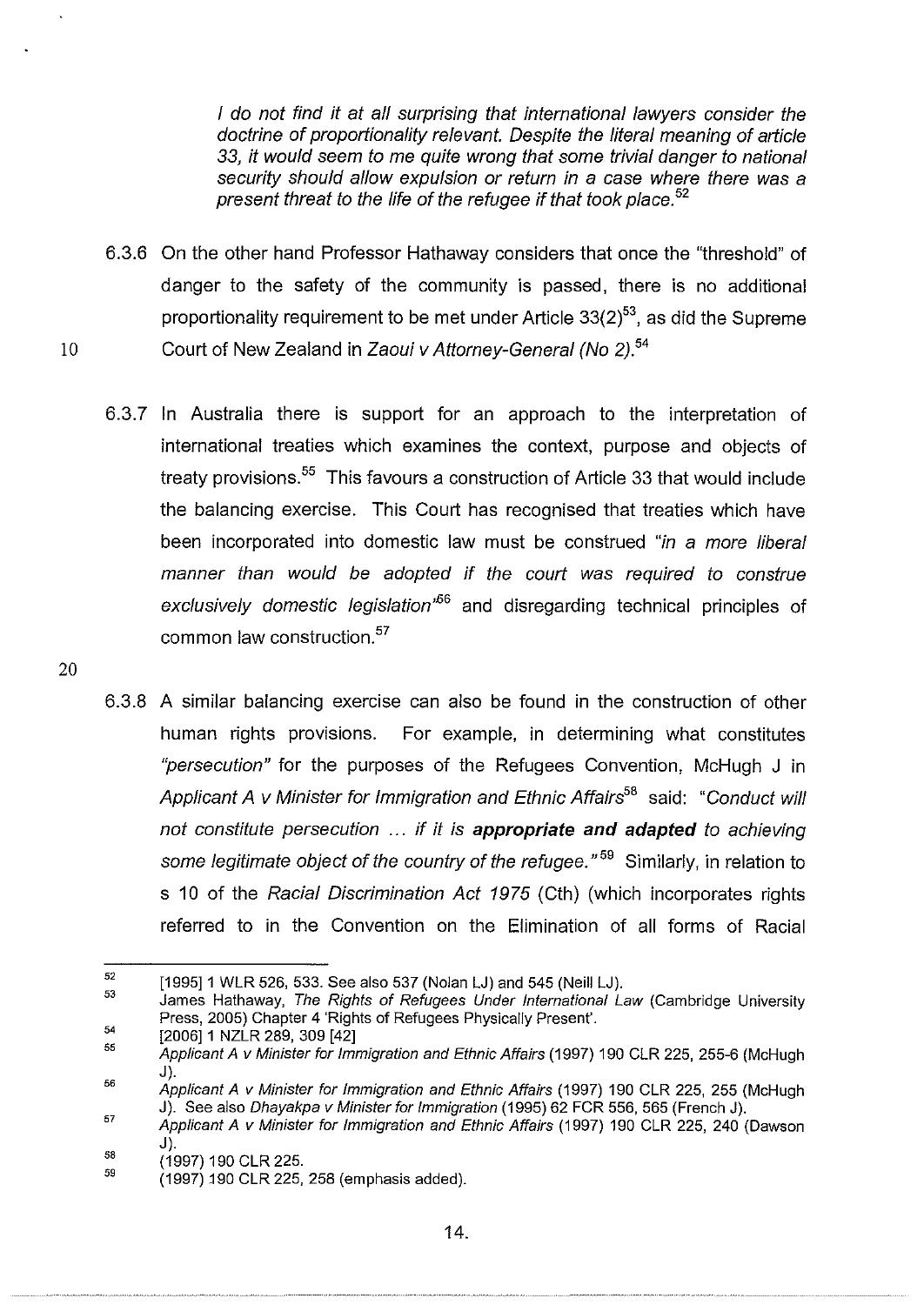Discrimination and other international human rights treaties<sup>60</sup>), the Full Federal Court in Bropho v Western Australia<sup>61</sup> said:

It has long been recognised in human rights jurisprudence that all rights in a democratic society must be balanced against other competing rights and values, and the precise content of the relevant right or freedom must accommodate legitimate laws of, and rights recognised by, the society in which the human right is said to arise. $6$ 

10

20

# **PART** VII: **LEGISLATION**

- 7.1 The relevant provisions as they were in force at the time of the decision of the second respondent (2 September 2010) are attached as Annexure A. They are:
	- (a) Migration Act 1958 (Cth), ss 36, 65, 499, 500, 501, 501J.
	- (b) Migration Regulations 1994 (Cth), Schedule 2, Part 866, subclauses 866.111 and 866.221.
- 7.2 Also relevant will be:
	- (a) Direction No. 41: Visa refusal and cancellation under section 501, made under s 499(1) of the Act and binding on decision makers by reason of s 499(2A) of the Act.
	- (b) The Refugees Convention as amended by the Refugees Protocol, Articles 1A and 33.

30

<sup>60</sup>  61 Gehardy v Brown (1985) 159 CLR 70 at 101 (Mason J). See also Aurukun Shire Council v CEO Office of Liquor, Gaming and Racing in the Dept of Treasury [2010] QCA 37; (2010) 265 ALR 536; (2010) 237 FLR 369 at [32]-[33] (McMurdo P), at [116] (Keane J), at [240] (Philippides J).

<sup>62</sup>  (2008) 169 FCR 59.

<sup>(2008) 169</sup> FCR 59, 83 [81]. See also Aurukun at [61]-[63] (McMurdo P).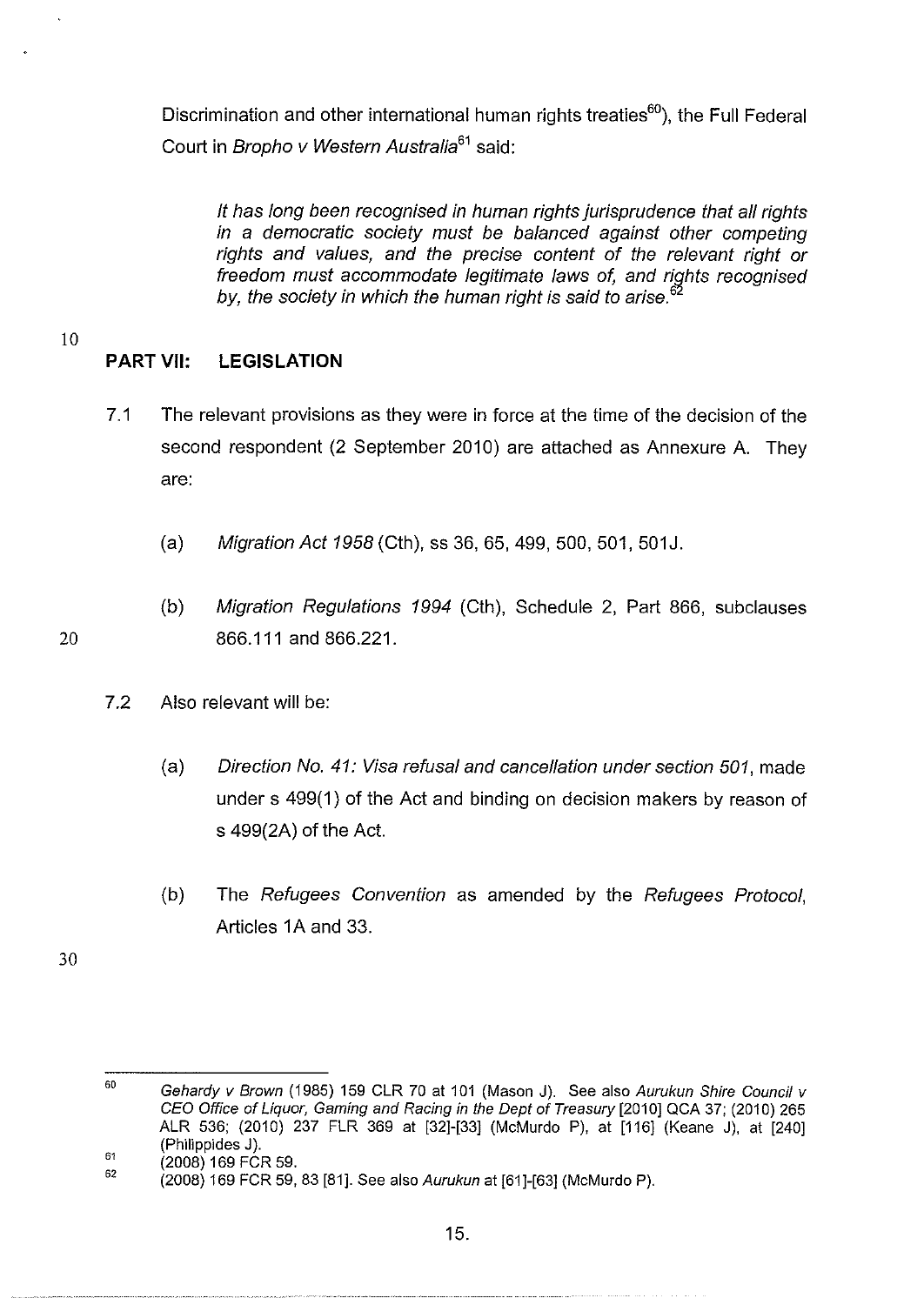#### **PART** VIII: **CHRONOLOGY**

8.1 A Chronology is attached as Annexure B.

#### **PART** IX: **ORDERS SOUGHT**

- 9.1 The appellant seeks the following orders:
	- 9.1.1 That the appeal be allowed.
- 10
- 9.1.2 That the order of the Federal Court of Australia dated 23 March 2012 be set aside.
- 9.1.3 That a writ of certiorari issue directed to the second respondent quashing its decision dated 2 September 2010 and a writ of mandamus issue directed to the second respondent requiring it to review, according to law, the decision made by the first respondent to refuse the appellant a Protection (Class XA) visa.
- 20 9.1.4 The first respondent pay the appellant's costs in this Court.
	- 9.1.5 The first respondent pay the appellant's costs of the proceedings in the Federal Court of Australia as agreed or assessed in accordance with Part 40 of the Federal Court Rules.

### **PART** X: **ORAL ARGUMENT**

10.1 The appellant estimates that its oral argument will take 2-3 hours.

30